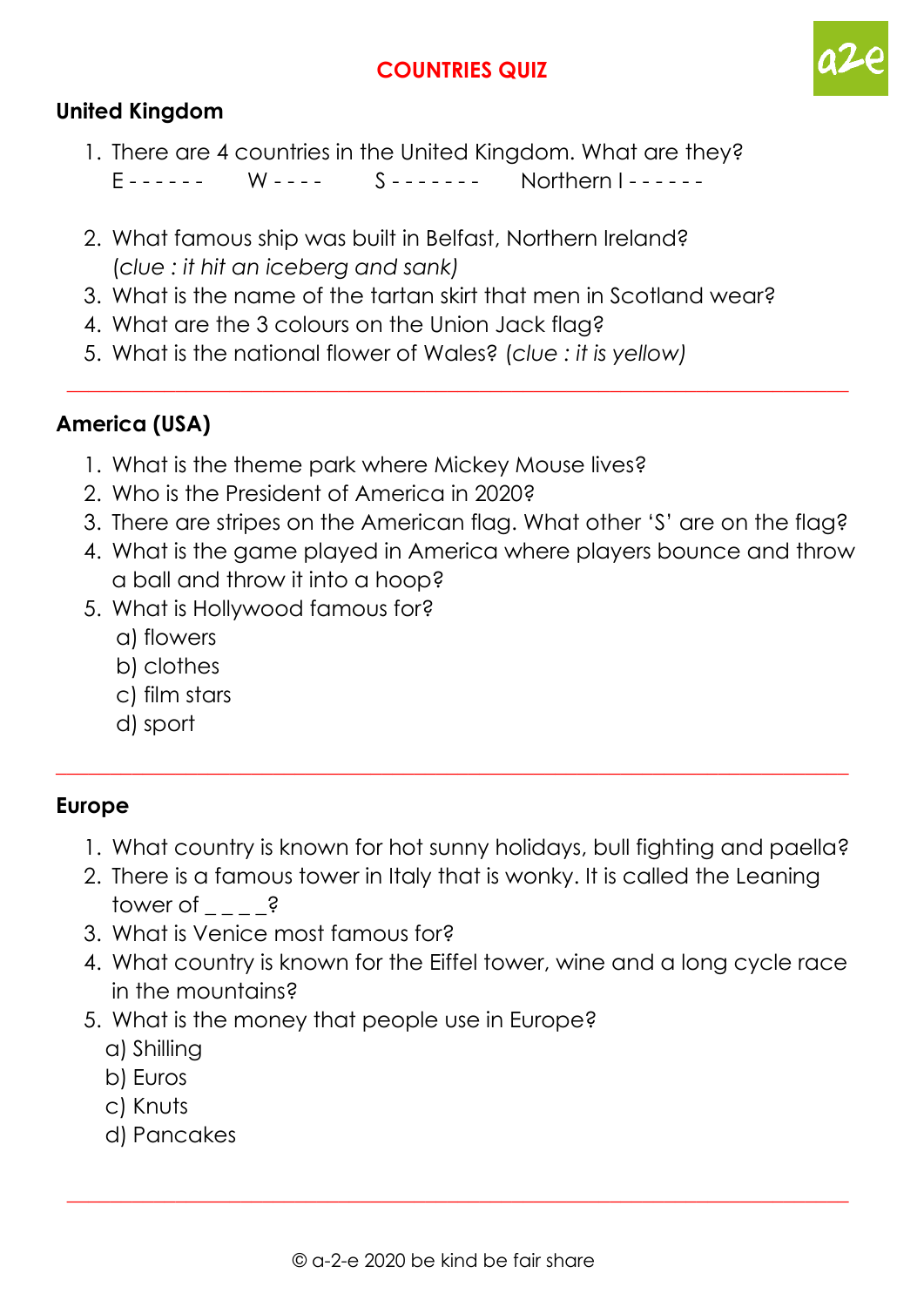## **Australia**

- 1. What animal that lives in Australia, jumps and has a pouch for it's baby?
- 2. What TV soap is set on Ramsey Street in Australia? (*clue –begins with N)*
- 3. What is the TV programme is filmed in Australia where famous people have to do challenges such as eat bugs?
- 4. Who is the Australian pop singer who sang 'I should be so lucky' and 'Can't get you out of my head'?
- 5. Australia is also known as
	- a) Down under
	- b) Across the sea
	- c) Round the bend
	- d) Over the hill

# **Take away foods from different countries**

Match each of these foods to the country which is known for that food.

\_\_\_\_\_\_\_\_\_\_\_\_\_\_\_\_\_\_\_\_\_\_\_\_\_\_\_\_\_\_\_\_\_\_\_\_\_\_\_\_\_\_\_\_\_\_\_\_\_\_\_\_\_\_\_\_\_\_\_\_\_\_\_\_\_\_\_\_\_\_\_\_\_

| Food               |
|--------------------|
| 1. Spring Roll     |
| 2. Hamburger       |
| 3. Pizza           |
| 4. Kebab           |
| 5. Kangaroo burger |
| 6. Fish and Chips  |
| 7. Korma           |

| <b>Countries</b> |
|------------------|
| India            |
| England          |
| <b>Italy</b>     |
| Australia        |
| China            |
| America          |
| Greece           |

*We wonder which of these foods you have ever tried? Which ones do you like?*

# **Bonus Question**

Name 5 other countries that have not been used in this quiz

# **The END of the Quiz**

( answers on the next page )